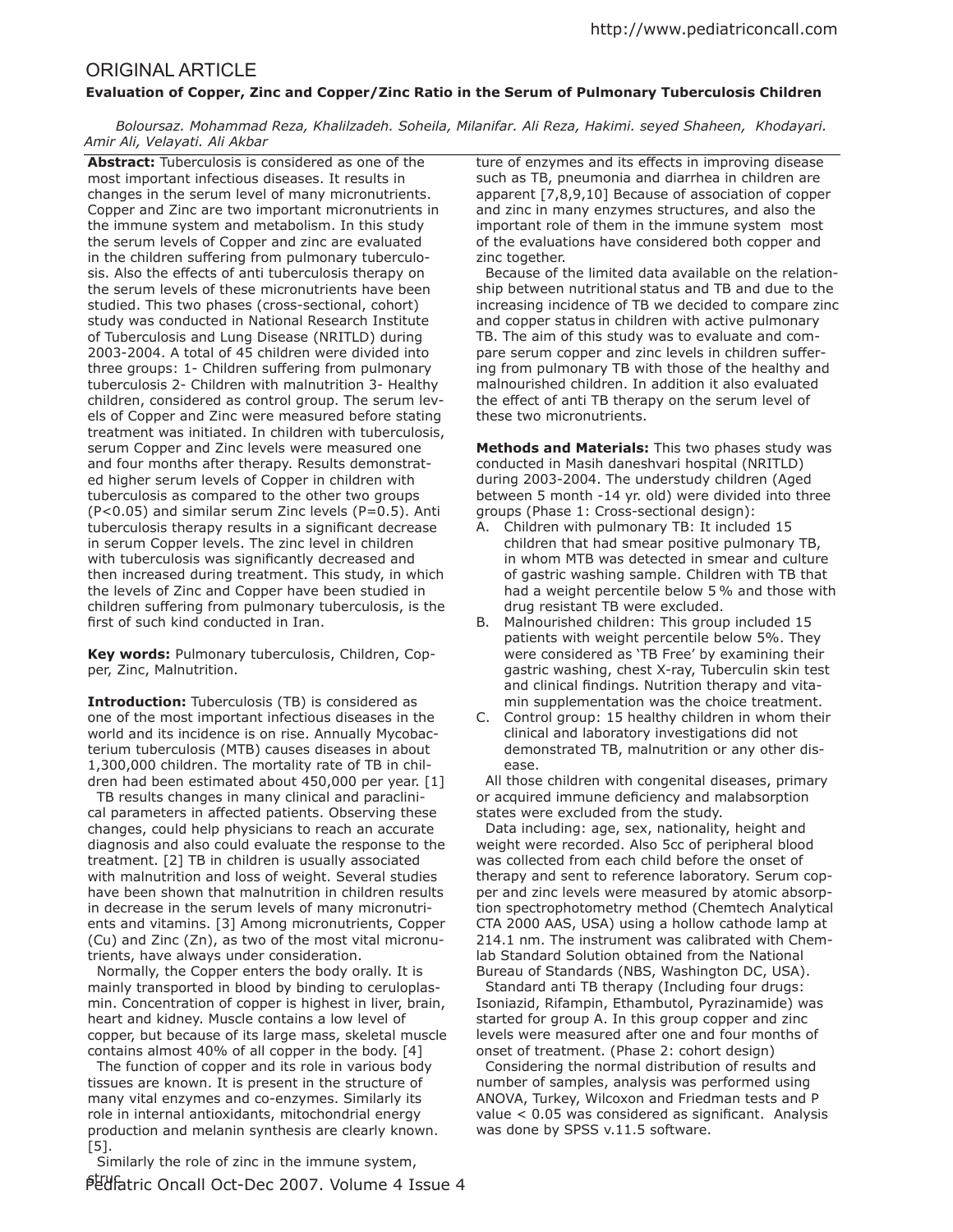**Results:** A total of 45 children were evaluated in three groups. In each group there were 8 girls (53.2%) and 7 boys (46.7%). Mean age (All understudies children) was 7.7 $\pm$ 3.9 year (Mean  $\pm$  SD) with mean age in group A being 10.1±3.24 years, in group B being 8±3.5 years and in group C being 5.9±4.24 years. The youngest child was 5 month old and oldest was 14 yr. old. Serum Zinc and copper levels in each group are depicted in

|                   | Group A | Group B   Group C |        | P value |
|-------------------|---------|-------------------|--------|---------|
| <b>Serum Zinc</b> | 71.74   | 72.50             | 76.88  | 0.55    |
| (mcq/dl)          | ±11.48  | ±11.48            | ±08.89 |         |
| Serumcopper       | 95.25   | 51.13             | 58.93  | >0.001  |
| $\vert$ (mcg/dl)  | ±33.99  | ±24.20            | ±13.34 |         |

 Cu/Zn ratio was calculated in all groups. Comparing this ratio in diferent groups demonstrated a significant higher Cu/Zn ratio in TB patients than the other groups (P=0.002). However Cu/Zn ratio in the malnourished group show no significant difference compared to healthy children (P=0.85)

All patients suffering from pulmonary TB received the standard anti TB treatment. In this group serum copper and zinc levels were measured 1 and 4 months after onset of treatment. (Table No.2)

## **Table 2- Serum levels of copper and zinc during anti TB therapy (mcg/dl)**

|        | $11$ month after ther $\frac{1}{1}$ therapy Mean<br> apy Mean ±SD | 4 months after<br>$\pm$ SD | P value |
|--------|-------------------------------------------------------------------|----------------------------|---------|
| Copper | 88.9±30.13                                                        | 79.68±28.73                | 0.02    |
| l Zinc | $52.81 \pm 18.13$                                                 | 73.20±17.26                | 0.01    |

 Based on our results, we observed that both copper and zinc serum levels showed significant changes during anti TB treatment. Zinc decreased during initial month of therapy, increasing afterwards. Meanwhile serum copper level decreased throughout the treatment phase.

**Discussion:** The study of relation of various micronutrients in the body have been started years ago. Savenkov et al point out to the high level of copper in pleural fluid of TB patients in 1975 [11]. In the present study TB patients had a higher serum copper level than the two other groups. Also Cu/Zn ratio was higher in the first group as compared to the control group. For the same fact this study is in concordance [12,13]. Koyonagi et al. studied the serum levels of copper, zinc and selenium in patients sufering from pulmonary TB in 2004.[14] Their study showed that TB patients had higher serum copper level and Cu/Zn ratio as compared to normal individuals, while serum zinc level was lower as compared to control group.

 The high copper concentration have been associated with an increase in the synthesis of the copper-binding protein ceruloplasmin, the enzymatic and oxidative properties of copper-ceruloplasmin complex possibly

Pediatric Oncall Oct-Dec 2007. Volume 4 Issue 4

contributing to host defense [14,15]. The level of serum copper also increases in other infectious diseases. Sobol et al studied on the serum level of copper in neonates suffering from pneumonia in1995 [16]. They demonstrated that pneumonia patients had high serum levels of copper in the infection phase.

 Researches have shown that before initiation of therapy in TB patients, their serum zinc levels are lower than normal individuals [17]. The low serum zinc level in these patients is due to several reasons, mainly, Redistribution of zinc to the liver, mediated by increased hepatic synthesis of metalothionein. On the other hand tuberculosis is very closely linked to malnutrition. It has been well known that malnutrition is a predisposing factor to hypozincemia.[18] In our study zinc serum level in TB patient was not significantly lower than the other groups. This diference could be results of our study design. In our study children sufering from both TB and malnutrition were excluded. A study which was conducted in Indonesia, researchers observed low serum zinc levels in only those TB patients that were malnourished [19]. Our results were compatible with the results of the above mentioned study.

 Another reason for low serum zinc level in TB patient is usage of Zinc by MTB for its growth and reproducing [20]. Superoxidase desmotase (SOD) is one the major enzymes in human body cells and microorganisms that confronts free radicals [21]. The protective role of this metalloenzyme in many bacteria such as shigella and salmonella is clearly known [22,23]. In order to confront the free radicals released by immune system, MTB uses two types of SODs, Cu-Zn-SOD and Fe-SOD. Cu-Zn-SOD by producing a single peptide is presents on the outer layer of bacillus [24]. Multiple researches have shown the protective role of this type of SOD against the free radicals released by macrophages. However it should be noted that SOD and its level in MTB do not have any role in the pathogenicity of MTB [24,25].

 In 1998 Ray et al. studied the changes in the serum levels of copper and zinc in the patients that are under anti TB therapy [26]. This research shows that after anti TB therapy, there is a significant rise in the serum zinc level, while serum copper level decreases with anti TB treatment. According to our research, children with pulmonary tuberculosis have a hypozincemic state which normalizes at 4 month of anti tuberculosis therapy. Our research is similar to the above mentioned study in this region. Many conducted researches also prove this fact. Some studies may not have noted significant changes in zinc levels, probably because they assessed the levels too early during the course of therapy. [27]

 Diferent researches have proved the fact that zinc administration has a positive health impact in TB patients [28,29]. In a study conducted in this center, it has been shown that zinc supplementation increases the rate of negativity of sputum smear in TB patients [30].

 This research was conducted with the aim of evaluating serum levels of copper and zinc in TB patients as well as determining the efect of anti TB treatment on these two elements. Therefore measuring the serum levels of copper and zinc along with other examinations such as direct microscopy and culture of MTB